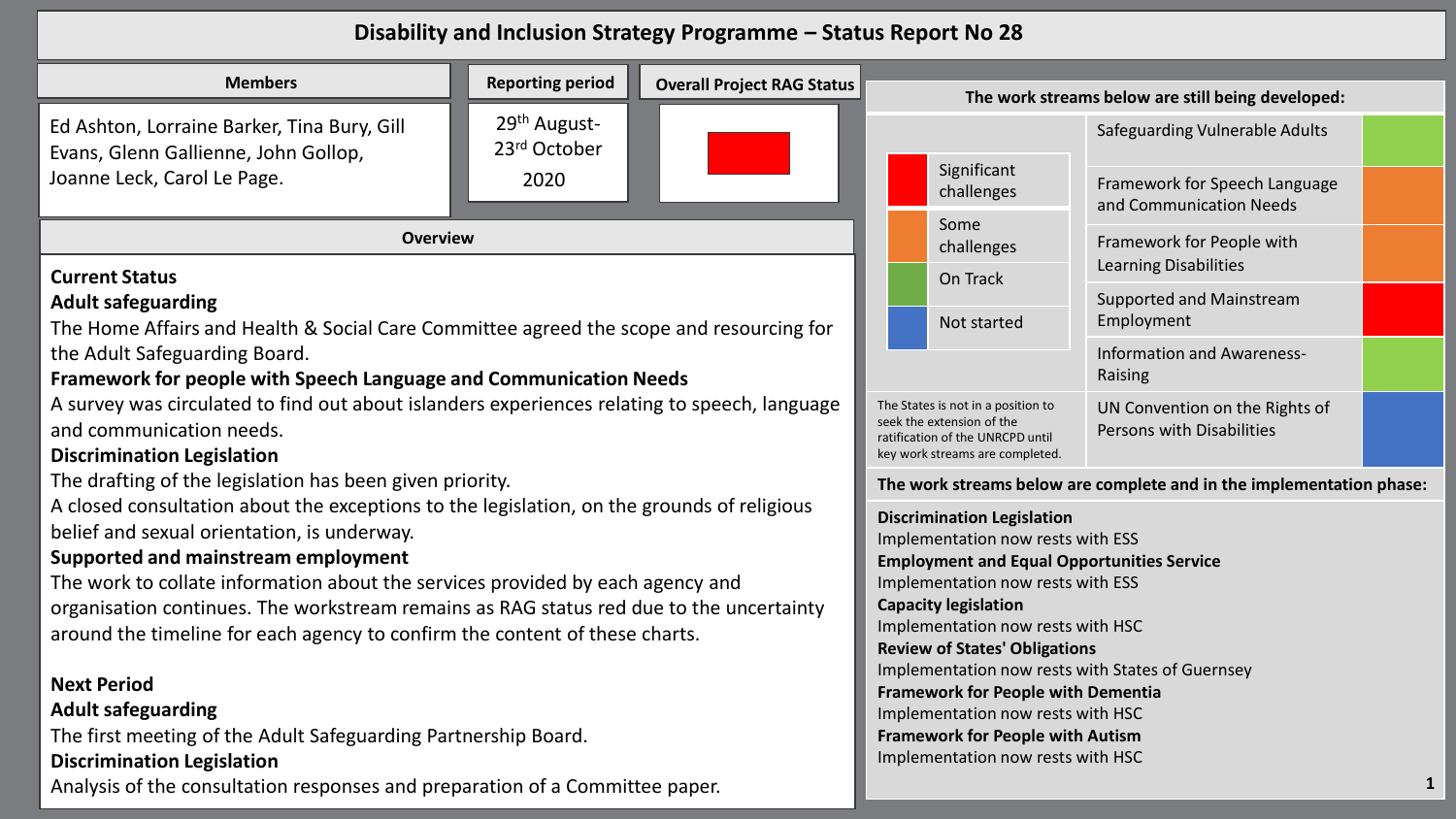## **Disability and Inclusion Strategy Programme Board – Status Report – Work streams being developed**

| <b>Adult Safeguarding</b>         |               | Current Status: 29 <sup>th</sup> August-23 <sup>rd</sup> October 2020          | Next Period: 24 <sup>th</sup> October- 18 <sup>th</sup> December 2020 |
|-----------------------------------|---------------|--------------------------------------------------------------------------------|-----------------------------------------------------------------------|
| Project Lead:                     | <b>HSC</b>    | Agreement from the Home Affairs and Health and Social Care                     | Establish Adult Safeguarding Board.                                   |
| <b>Target Completion</b><br>Date: | December 2020 | Committees about the scope and resourcing for the Adult Safeguarding<br>Board. | First meeting is arranged for December 2020.                          |
| <b>RAG Status:</b>                | Green         |                                                                                |                                                                       |

| Framework for people with Speech                                                     |                                | Current Status: 29 <sup>th</sup> August-23 <sup>rd</sup> October 2020                                                                                                                                                                                                                                                                                                                             | Next Period: 24 <sup>th</sup> October- 18 <sup>th</sup> December 2020                                                                                         |
|--------------------------------------------------------------------------------------|--------------------------------|---------------------------------------------------------------------------------------------------------------------------------------------------------------------------------------------------------------------------------------------------------------------------------------------------------------------------------------------------------------------------------------------------|---------------------------------------------------------------------------------------------------------------------------------------------------------------|
| <b>Language and Communication Needs</b><br>Project Lead:<br><b>Target Completion</b> | <b>HSC</b><br>Original Q4 2020 | • Circulate the accessible survey to key stakeholders/service user groups.<br>Analyse the online survey data from across Health & Social Care<br>departments.                                                                                                                                                                                                                                     | Establish expert support for Adult Hospital Speech and<br>Language Therapy report write-up.<br>Allocate authors for report sections.<br>First draft document. |
| Date:                                                                                | <b>Revised March</b><br>2021   | <b>Risks</b>                                                                                                                                                                                                                                                                                                                                                                                      | Present first draft to key stakeholders<br>Circulate draft for testing with wider stakeholders                                                                |
| <b>RAG Status:</b>                                                                   | Amber                          | • Ongoing impact of Covid-19 on clinical services<br>Resourcing e.g. ongoing release of Speech and Language Therapist's<br>time, extension of contract with off island provider, communications<br>team support for survey, draft testing etc.<br>Other priorities, e.g. Adult Learning Disability Speech and Language<br>Team time given other projects e.g. transformation of day services etc. |                                                                                                                                                               |
| <b>Framework for people with Learning</b><br><b>Disabilities</b>                     |                                | Current Status: 29 <sup>th</sup> August-23 <sup>rd</sup> October 2020                                                                                                                                                                                                                                                                                                                             | Next Period: 24 <sup>th</sup> October- 18 <sup>th</sup> December 2020                                                                                         |
| Project Lead:                                                                        | <b>HSC</b>                     | No further progress due to COVID-19 prioritisation                                                                                                                                                                                                                                                                                                                                                | Final report to be presented to the Health & Social Care<br>Corporate Management Team                                                                         |
| <b>Target Completion</b><br>Date:                                                    | <b>TBC</b>                     | <b>Risks</b><br>Staff resources due to increased workload on top of BAU<br>$\bullet$                                                                                                                                                                                                                                                                                                              | Meet with steering group and stakeholders                                                                                                                     |
| <b>RAG Status:</b>                                                                   | Amber                          |                                                                                                                                                                                                                                                                                                                                                                                                   |                                                                                                                                                               |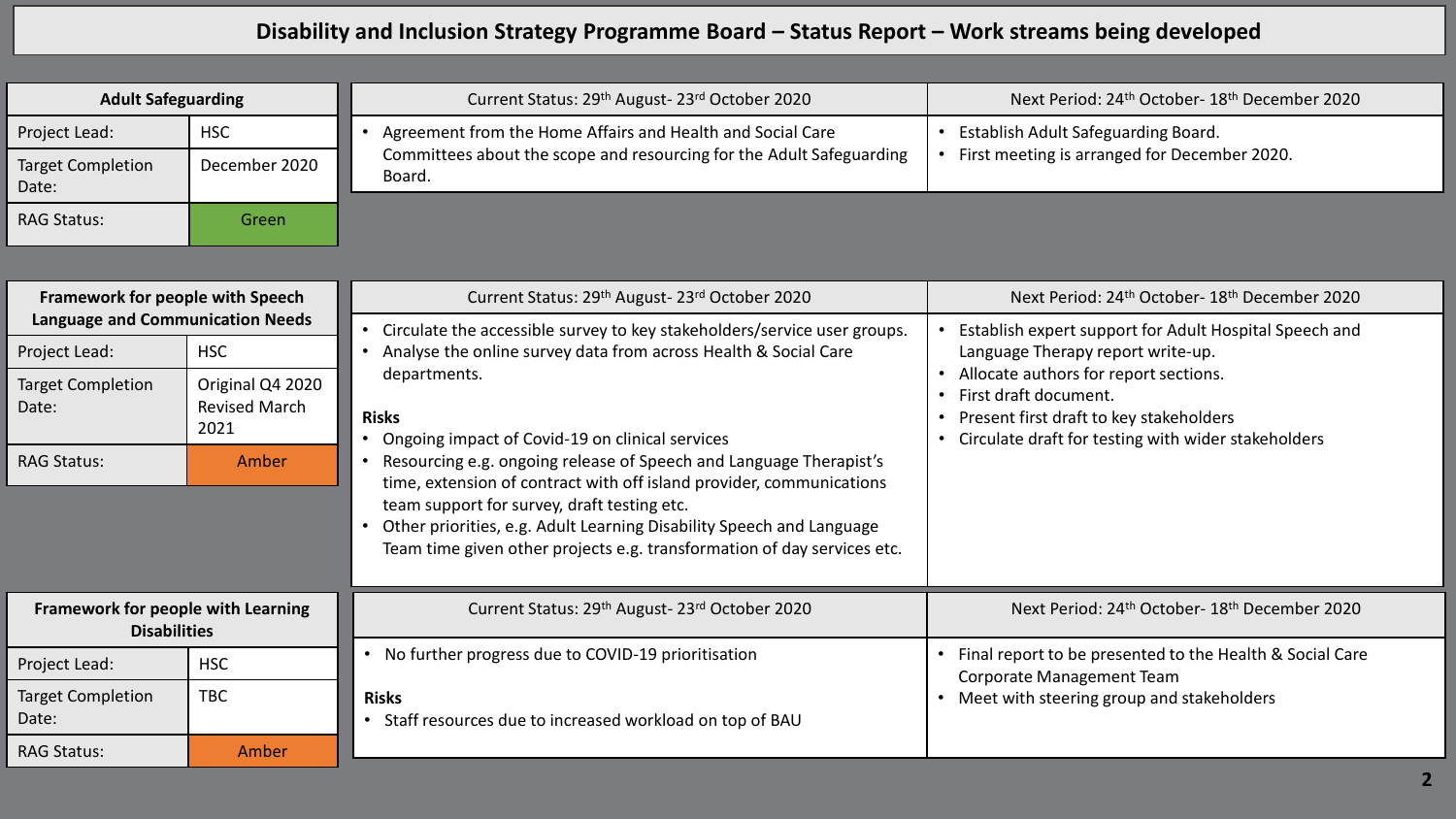|                                                                          | Supported and mainstream employment | Current Status: 29th August-23rd October 2020                                                                                                                                                                                                                                                                                                                                                                                                                                                                                                                                                                                                                                                                                                                                                                                                                                                                           | Next Period: 24 <sup>th</sup> October- 18 <sup>th</sup> December 2020                                                                                                               |
|--------------------------------------------------------------------------|-------------------------------------|-------------------------------------------------------------------------------------------------------------------------------------------------------------------------------------------------------------------------------------------------------------------------------------------------------------------------------------------------------------------------------------------------------------------------------------------------------------------------------------------------------------------------------------------------------------------------------------------------------------------------------------------------------------------------------------------------------------------------------------------------------------------------------------------------------------------------------------------------------------------------------------------------------------------------|-------------------------------------------------------------------------------------------------------------------------------------------------------------------------------------|
| Project Lead:<br><b>Target Completion</b><br>Date:<br><b>RAG Status:</b> | ESS<br>January 2021<br><b>Red</b>   | <b>Map of Services chart</b><br>• The new Project Support Officer has reviewed all existing data to<br>assess its relevancy to the project, and has contacted other officers<br>with key knowledge relating to the project and its overall aims.<br>Officers have reassessed the direction of travel for the present phase<br>of the project.<br>The Project Support Officer has started a review of all high level draft<br>$\bullet$<br>charts for each agency and organisation about which data has already<br>been collected. In many cases these charts are being refined or re-<br>drafted for greater clarity and relevancy, with further information<br>being obtained where appropriate.<br><b>Risks</b><br>• The RAG status remains red due to the uncertainty around the<br>timeline for the external agencies to confirm the chart content. The<br>target completion date has been amended to January 2021. | • All completed charts will be presented to the relevant agency or<br>organisation for confirmation of content.<br>• The high level charts will be reviewed by the Programme Board. |
| <b>Information &amp; awareness raising</b>                               |                                     | Current Status: 29 <sup>th</sup> August-23 <sup>rd</sup> October 2020                                                                                                                                                                                                                                                                                                                                                                                                                                                                                                                                                                                                                                                                                                                                                                                                                                                   | Next Period: 24 <sup>th</sup> October- 18 <sup>th</sup> December 2020                                                                                                               |
| Project Lead:                                                            | <b>ESS</b>                          | <b>Information</b><br>• Updated accessAble guides for polling station information.                                                                                                                                                                                                                                                                                                                                                                                                                                                                                                                                                                                                                                                                                                                                                                                                                                      | <b>Information</b><br>• Update accessAble guides for airport and harbour information.                                                                                               |
|                                                                          |                                     | Covid 19 testing information available as an easy read style document<br>Short article about Purple Tuesday submitted for publication in States                                                                                                                                                                                                                                                                                                                                                                                                                                                                                                                                                                                                                                                                                                                                                                         |                                                                                                                                                                                     |
| <b>Target Completion</b><br>Date:                                        | Ongoing                             |                                                                                                                                                                                                                                                                                                                                                                                                                                                                                                                                                                                                                                                                                                                                                                                                                                                                                                                         | Social media posts prepared to promote Purple Tuesday<br>Hidden disability lanyard scheme promoted on social media.                                                                 |
| <b>RAG Status:</b>                                                       | Green                               | of Guernsey internal publication "The Issue".<br>• Purple Tuesday information booklets put onto "information for<br>businesses" on gov.gg.                                                                                                                                                                                                                                                                                                                                                                                                                                                                                                                                                                                                                                                                                                                                                                              | Disability Officer to prepare and present an introduction to the DI<br>Strategy for the new Committee members.<br><b>Awareness raising</b>                                          |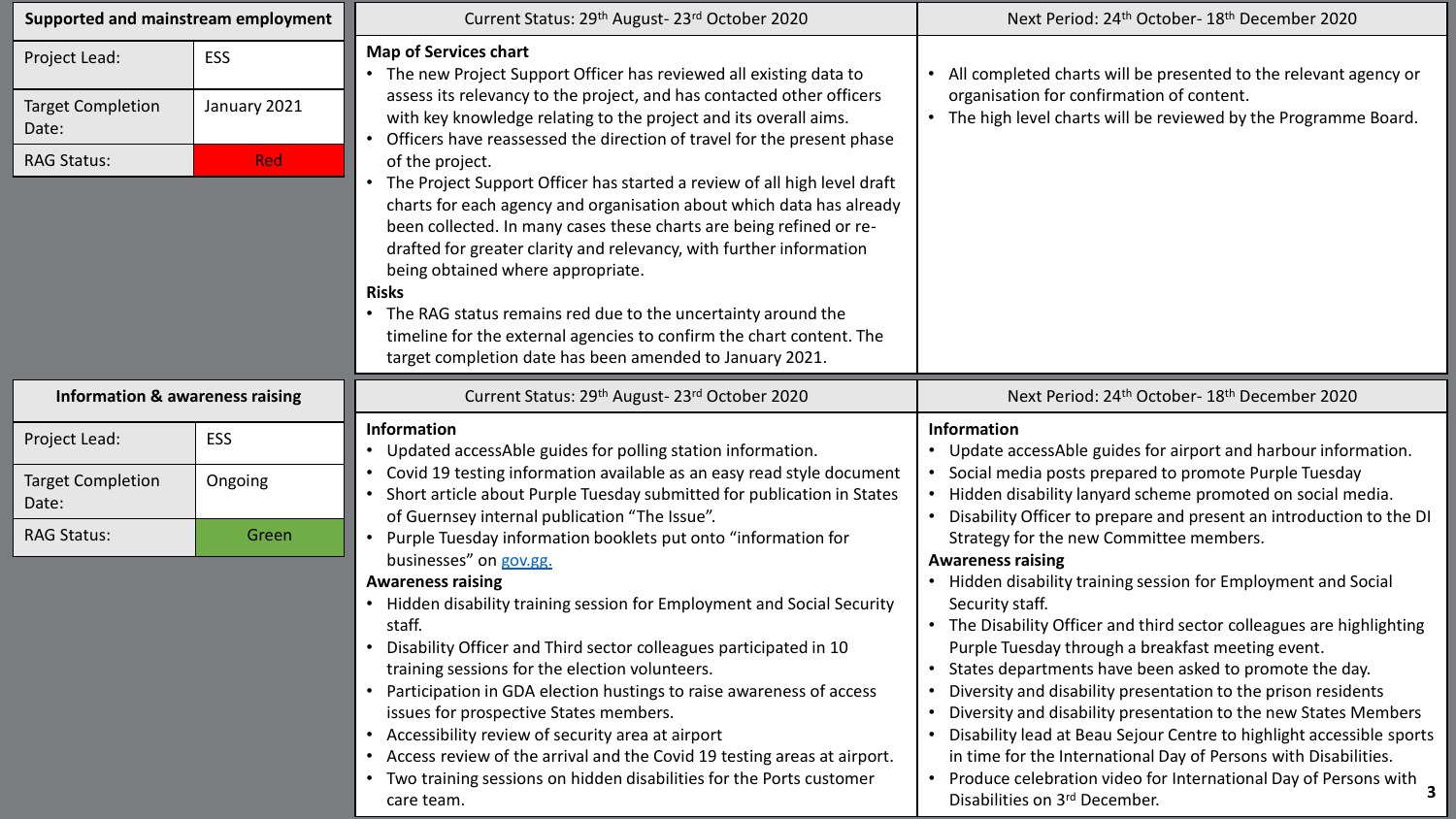| <b>Information &amp; awareness raising</b><br>continued              |            | Current Status: 29th August-23rd October 2020                                                                                                                                                                                                                                                                                                                                                                                                                                                                                                                                                                                                                                                                                                                                                                                                                                                                                                                                                                                                                                                                                                                                           | Next Period: 24 <sup>th</sup> October- 18 <sup>th</sup> December 2020                                                                                                                                                                                                                                                                                                                                                                                                                                                     |
|----------------------------------------------------------------------|------------|-----------------------------------------------------------------------------------------------------------------------------------------------------------------------------------------------------------------------------------------------------------------------------------------------------------------------------------------------------------------------------------------------------------------------------------------------------------------------------------------------------------------------------------------------------------------------------------------------------------------------------------------------------------------------------------------------------------------------------------------------------------------------------------------------------------------------------------------------------------------------------------------------------------------------------------------------------------------------------------------------------------------------------------------------------------------------------------------------------------------------------------------------------------------------------------------|---------------------------------------------------------------------------------------------------------------------------------------------------------------------------------------------------------------------------------------------------------------------------------------------------------------------------------------------------------------------------------------------------------------------------------------------------------------------------------------------------------------------------|
|                                                                      |            | <b>Promote Equality</b><br>The prejudice and discrimination survey is a time critical task. A<br>meeting has been held with the Head of Data and Analysis to discuss<br>the support they can provide and the key areas that need to be<br>planned.<br><b>Traffic</b><br>• Completion of dropped kerbs and blister paving at the junction of Les<br>Sages/Rue de Quantaraine<br>• Continuous footway across Le Foulon estate<br><b>Accessible Sports</b><br>• The final draft of Inclusion leaflet has been completed. The leaflet<br>comes from the Guernsey Sports Commission's Inclusion Policy and<br>defines differing areas of inclusion.<br>Developing additional, clear sport pathways so that individuals with a<br>disability have the opportunity and choice to progress in competitive<br>sport. E.g. Working alongside Guernsey Mobility Let's Go (GMLG) to<br>further develop the sport of Boccia on the island.<br>Several of the accessible/ disability sports organisations have been<br>visited during their training times by the Disability Sport Lead from the<br>Guernsey Sports Commission. This was to review the assistance or<br>support that may be required. | <b>Promote Equality</b><br>• Prepare brief to commission the survey.<br><b>Accessible Sports</b><br>• Circulate the Inclusion leaflet to member sports and other<br>sporting organisations.<br>• Develop a plan for an Introduction to Boccia tournament, inviting<br>other accessible sports and long-term impairment groups (LifeFit<br>Beau Sejour, Headway etc.)<br>• Investigate the possibility of Boccia within schools.<br>• The Disability Sport Lead will continue to visit accessible sports on<br>the island. |
|                                                                      |            | <b>Disability awareness training</b><br>• A total of 3144 people have signed up to the online training since its<br>commission. Of these, 218 have completed this training in 2020.<br>Hidden disability awareness training given to the Ports Customer Care                                                                                                                                                                                                                                                                                                                                                                                                                                                                                                                                                                                                                                                                                                                                                                                                                                                                                                                            | <b>Disability awareness training</b><br>• Two hidden disability awareness training sessions are planned for<br>Social Security staff.<br>• A further disability awareness training session to be given to the                                                                                                                                                                                                                                                                                                             |
| UN Convention on the Rights of Persons<br>with Disabilities (UNCRPD) |            | Team who are now involved in all passenger arrivals to the island.                                                                                                                                                                                                                                                                                                                                                                                                                                                                                                                                                                                                                                                                                                                                                                                                                                                                                                                                                                                                                                                                                                                      | Ports Customer Care Team.                                                                                                                                                                                                                                                                                                                                                                                                                                                                                                 |
| Project Lead:                                                        | <b>ESS</b> | Current Status: 29th August-23rd October 2020                                                                                                                                                                                                                                                                                                                                                                                                                                                                                                                                                                                                                                                                                                                                                                                                                                                                                                                                                                                                                                                                                                                                           | Next Period: 24 <sup>th</sup> October- 18 <sup>th</sup> December 2020                                                                                                                                                                                                                                                                                                                                                                                                                                                     |
| <b>Target Completion</b><br>Date:                                    | <b>TBC</b> | The States is not in a position to seek the extension of the ratification<br>of the UNCRPD until key work streams are completed.                                                                                                                                                                                                                                                                                                                                                                                                                                                                                                                                                                                                                                                                                                                                                                                                                                                                                                                                                                                                                                                        |                                                                                                                                                                                                                                                                                                                                                                                                                                                                                                                           |
| <b>RAG Status:</b>                                                   |            |                                                                                                                                                                                                                                                                                                                                                                                                                                                                                                                                                                                                                                                                                                                                                                                                                                                                                                                                                                                                                                                                                                                                                                                         | 4                                                                                                                                                                                                                                                                                                                                                                                                                                                                                                                         |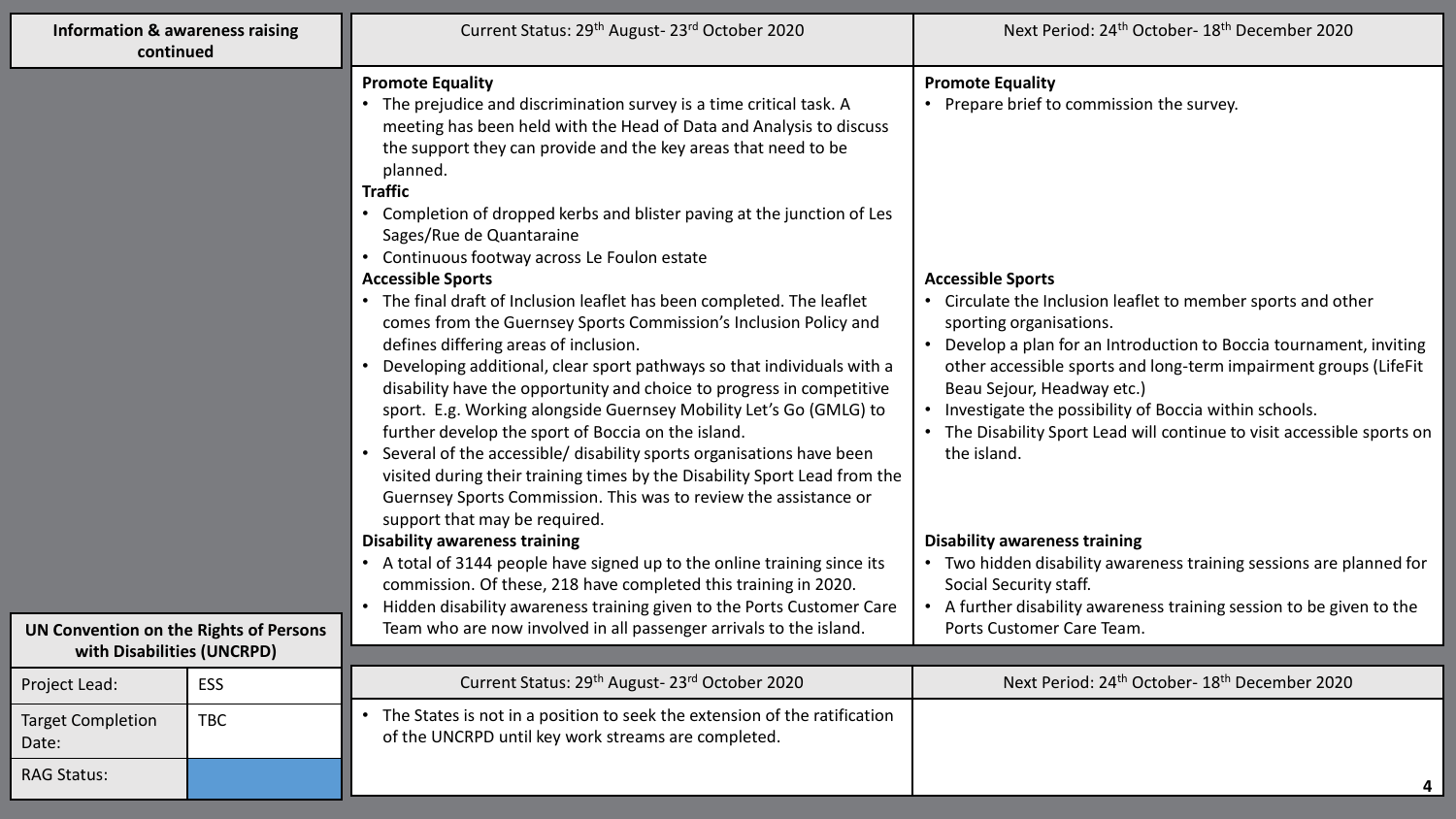## **Disability and Inclusion Strategy Programme Board – Status Report – Work streams being implemented**

| <b>Discrimination Legislation</b>   |                              | Current Status: 29th August-23rd October 2020                                                                                                                                                                                                                                                                                                                                                                                                                                                                                                                                                                                                                                                                                                                                                                                                                                                                                                                                                                                                                                                                                                                                                                                                                                                                                                                                                                                                                                                                                                                                                                                                                                                  | Next Period: 24 <sup>th</sup> October- 18 <sup>th</sup> December 2020                                                                                                                                                                                                                                                                                                          |
|-------------------------------------|------------------------------|------------------------------------------------------------------------------------------------------------------------------------------------------------------------------------------------------------------------------------------------------------------------------------------------------------------------------------------------------------------------------------------------------------------------------------------------------------------------------------------------------------------------------------------------------------------------------------------------------------------------------------------------------------------------------------------------------------------------------------------------------------------------------------------------------------------------------------------------------------------------------------------------------------------------------------------------------------------------------------------------------------------------------------------------------------------------------------------------------------------------------------------------------------------------------------------------------------------------------------------------------------------------------------------------------------------------------------------------------------------------------------------------------------------------------------------------------------------------------------------------------------------------------------------------------------------------------------------------------------------------------------------------------------------------------------------------|--------------------------------------------------------------------------------------------------------------------------------------------------------------------------------------------------------------------------------------------------------------------------------------------------------------------------------------------------------------------------------|
| Project Lead:<br>Proposals accepted | <b>ESS</b><br>Implementation | <b>Implementation of Discrimination Legislation</b><br>• The drafting of the legislation has been given high priority. A dedicated<br>resource at St James' Chambers has been allocated to this task and an<br>initial meeting has been held between that person and Employment &<br>Social Security officers to discuss the drafting and the timetable.<br>There is currently a closed consultation underway (e.g. with Liberate,<br>religious groups) on the exceptions to the Ordinance on the grounds of<br>religious belief and sexual orientation. This was sent out at the end of<br>September with a closing date in November.<br>• The Committee for Employment & Social Security approved the<br>Employment and Discrimination Tribunal (Guernsey) Order, 2020 to<br>come into effect on 1 <sup>st</sup> November 2020. This gives the Tribunal the<br>power to:<br>• dismiss a complaint or response, or part of either, where the<br>complaint has no reasonable prospect of success or if it has no<br>jurisdiction to consider, and<br>• strike out all or a part of a complaint or response if, among<br>other reasons, the complaint or response is scandalous,<br>vexatious or has no reasonable prospect of success.<br><b>Explain New Discrimination Legislation</b><br>• This will involve developing a code of practice and also education and<br>training. Early work is commencing on identifying what training is<br>currently available and what is required.<br>An update on the project's progress and training on the Employment<br>and Discrimination Tribunal (Guernsey) Order, 2020 was provided to<br>Tribunal Panel members on 12 <sup>th</sup> October 2020. | <b>Implementation of Discrimination Legislation</b><br>• Legal drafting to continue.<br>Analyse religious belief and sexual orientation consultation<br>responses and prepare Committee paper.<br><b>Explain new Discrimination Legislation</b><br>• Finish identifying what training is currently available and what is<br>required and develop specification for the latter. |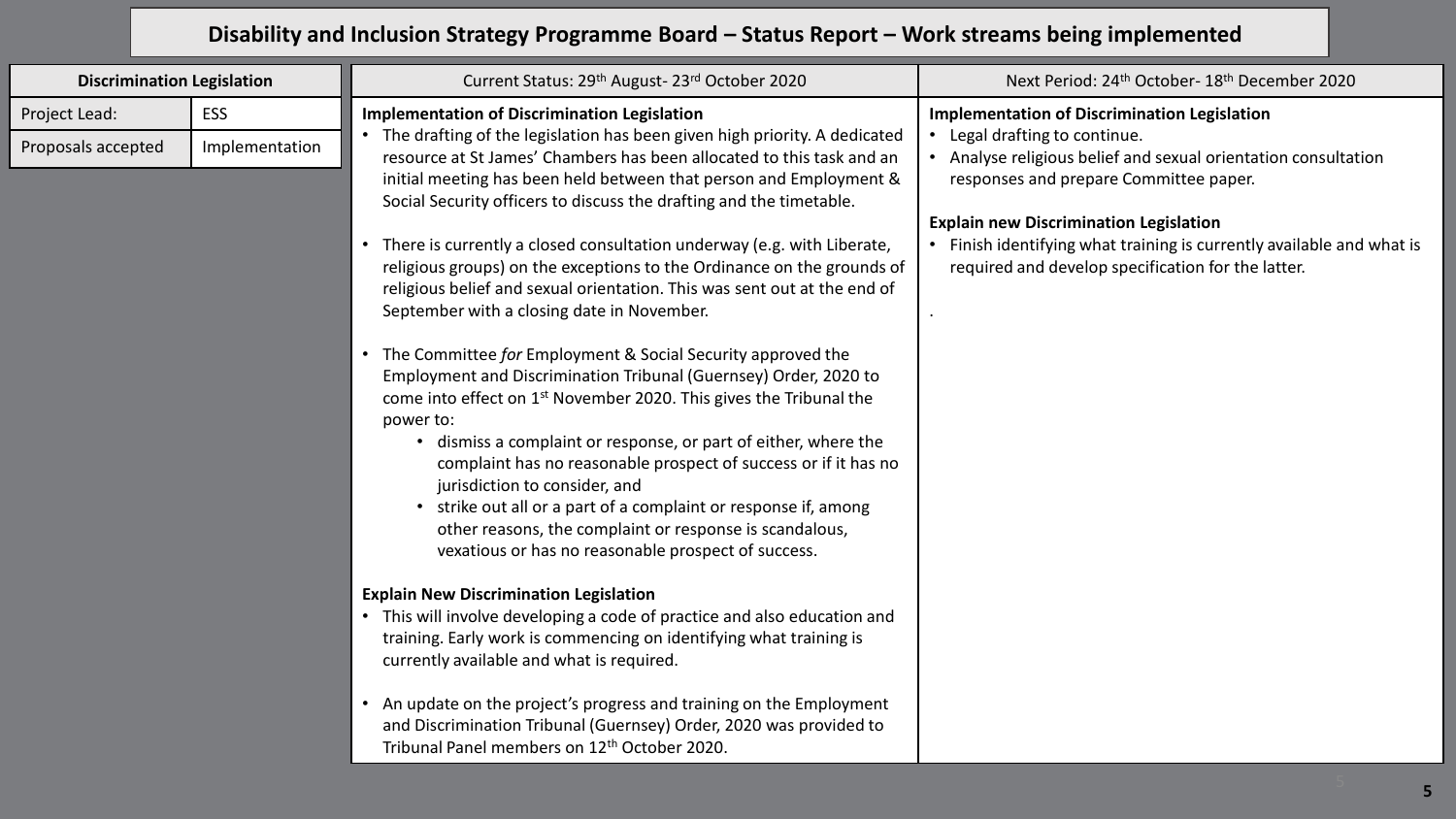| <b>Discrimination Legislation continued</b>                                             |                | Current Status: 29th August-23rd October 2020                                                                                                                                                                                                                                                                                                                                                                       | Next Period: 24 <sup>th</sup> October- 18 <sup>th</sup> December 2020                                                                                                                                             |
|-----------------------------------------------------------------------------------------|----------------|---------------------------------------------------------------------------------------------------------------------------------------------------------------------------------------------------------------------------------------------------------------------------------------------------------------------------------------------------------------------------------------------------------------------|-------------------------------------------------------------------------------------------------------------------------------------------------------------------------------------------------------------------|
|                                                                                         |                | <b>Implementation of complaints handling</b><br>• A draft policy letter has been prepared on a possible extension to the<br>term of office of current Tribunal Panel members until the end of 2021.<br>This will allow an open recruitment process and training to take place<br>during 2021 for a new and extended panel to be in place in 2022 when<br>the new Ordinance comes into force.                        | Implementation of complaints handling<br>• Submit tribunal membership policy letter. Plan recruitment and<br>training of expanded Tribunal Panel.                                                                 |
|                                                                                         |                | <b>Key issues or risks</b><br>• There is a risk that it will be difficult to find a Project Manager with the<br>necessary skills and experience.                                                                                                                                                                                                                                                                    | Continue recruitment process for a Project Manager to oversee<br>the work required to implement the States Resolutions of 17 July<br>2020.                                                                        |
|                                                                                         |                |                                                                                                                                                                                                                                                                                                                                                                                                                     |                                                                                                                                                                                                                   |
| <b>Employment and Equal Opportunities</b><br><b>Service: Expansion and Independence</b> |                | Current Status: 29th August-23rd October 2020                                                                                                                                                                                                                                                                                                                                                                       | Next Period: 24 <sup>th</sup> October- 18 <sup>th</sup> December 2020                                                                                                                                             |
|                                                                                         |                | Make more independent                                                                                                                                                                                                                                                                                                                                                                                               |                                                                                                                                                                                                                   |
| Project Lead:                                                                           | <b>ESS</b>     | • At the moment moving towards a more independent model has been<br>given a lower priority than drafting the legislation, providing education,<br>training and awareness raising, carrying out the prejudice and<br>discrimination survey and ensuring that both the Employment & Equal<br>Opportunities Service and the Tribunal are ready to handle complaints<br>under the new discrimination Ordinance by 2022. | Discussions with States Property Services so they are aware of                                                                                                                                                    |
| Proposals accepted                                                                      | Implementation |                                                                                                                                                                                                                                                                                                                                                                                                                     | the requirements of the service.<br>• Continue recruitment process for a Project Manager to manage<br>the implementation of the Programme of work required to<br>implement the States Resolutions of 17 July 2020 |
|                                                                                         |                |                                                                                                                                                                                                                                                                                                                                                                                                                     |                                                                                                                                                                                                                   |
| <b>Capacity Legislation</b>                                                             |                | Current Status: 29th August-23rd October 2020                                                                                                                                                                                                                                                                                                                                                                       | Next Period: 24 <sup>th</sup> October- 18 <sup>th</sup> December 2020                                                                                                                                             |
| Project Lead:                                                                           | <b>HSC</b>     | Officer-level meetings have taken place in respect of the next stages                                                                                                                                                                                                                                                                                                                                               | Finalise induction paper setting out key milestones and next steps                                                                                                                                                |
| <b>RAG Status:</b>                                                                      | Implementation | of the implementation of the Capacity Law.<br>Resourcing within HSC has also been further considered.<br>$\bullet$                                                                                                                                                                                                                                                                                                  | in respect of the Capacity Law, for the Committee for Health &<br>Social Care (expected by end 2020).                                                                                                             |
|                                                                                         |                | Work has begun on an induction paper for the Committee for Health<br>$\bullet$<br>& Social Care.                                                                                                                                                                                                                                                                                                                    | Subject to the above, to consider whether funding agreed<br>through the February 2020 Policy Letter may be secured to<br>engage the resources required for the Protective Authorisation<br>Scheme.                |